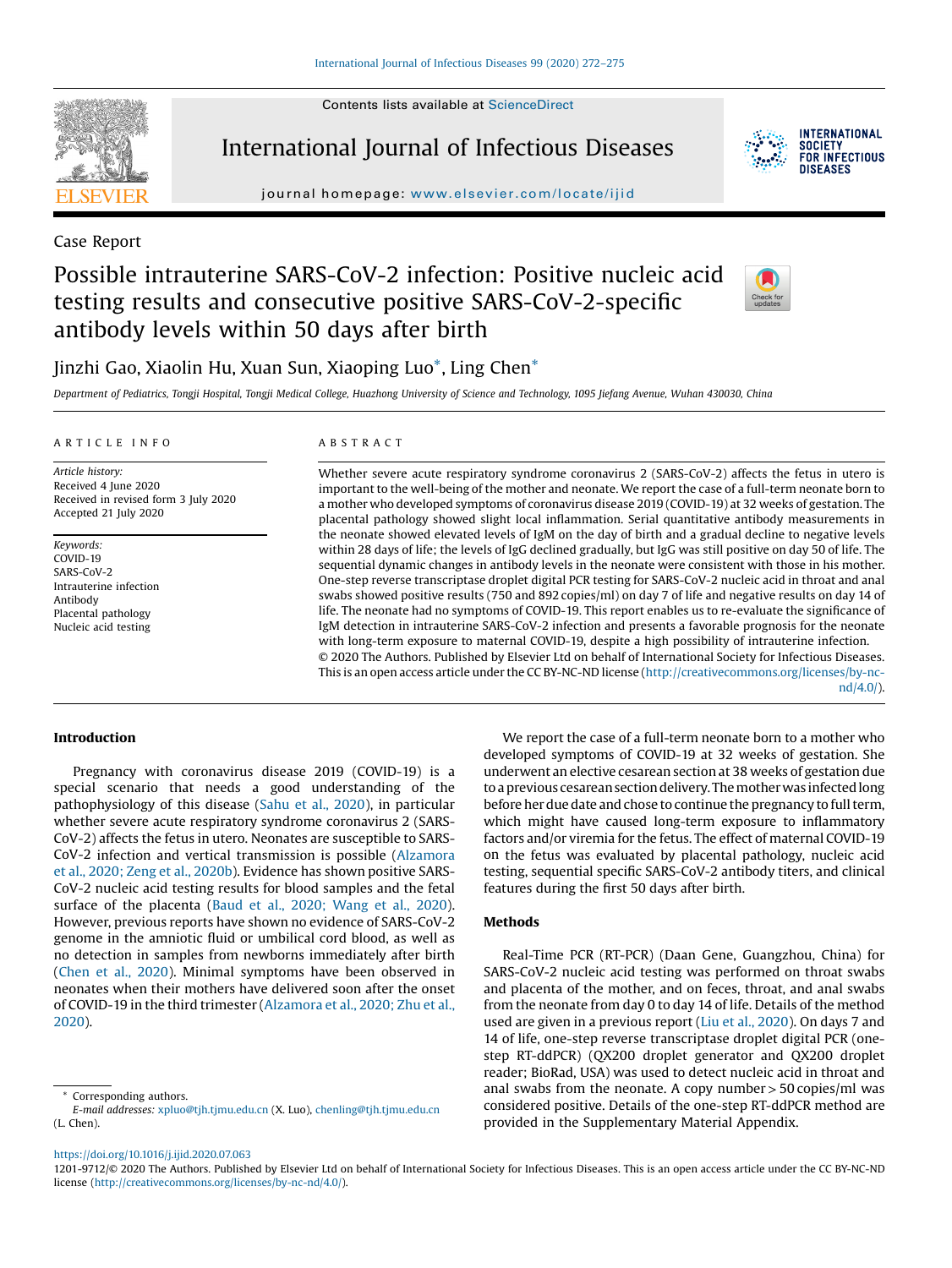

Figure 1. Details of the sequential antibody measurements, nucleic acid tests, clinical features, and placental pathology in COVID-19 dyads. (A) Timeline of symptom onset, serological tests,andnucleic acid tests. (B) Sequential dynamicchanges in antibodylevelswithin 50days inCOVID-19dyads. (Note:IgM toSARS-CoV-2>10AU/mlwas positive; IgG to SARS-CoV-2 > 10 AU/ml was positive.) (C) Maternal lung CT image before treatment (7 days after the onset of COVID-19). (D) Maternal lung CT image after 15 days of treatment (22days after the onsetofCOVID-19).(E)MaternallungCT image after37 days oftreatment(44 days after theonsetofCOVID-19).(F) Lung CTscanofthe infant(10 days afterbirth). (G) H&E staining images of placenta tissue (100 x): normal placenta villi. (H) H&E staining images of placenta tissue (100 x): slight fibrin deposition and lymphocyte infiltrate (COVID-19, coronavirus disease 2019; SARS-CoV-2, severe acute respiratory syndrome coronavirus 2; CT, computed tomography; H&E, hematoxylin and eosin).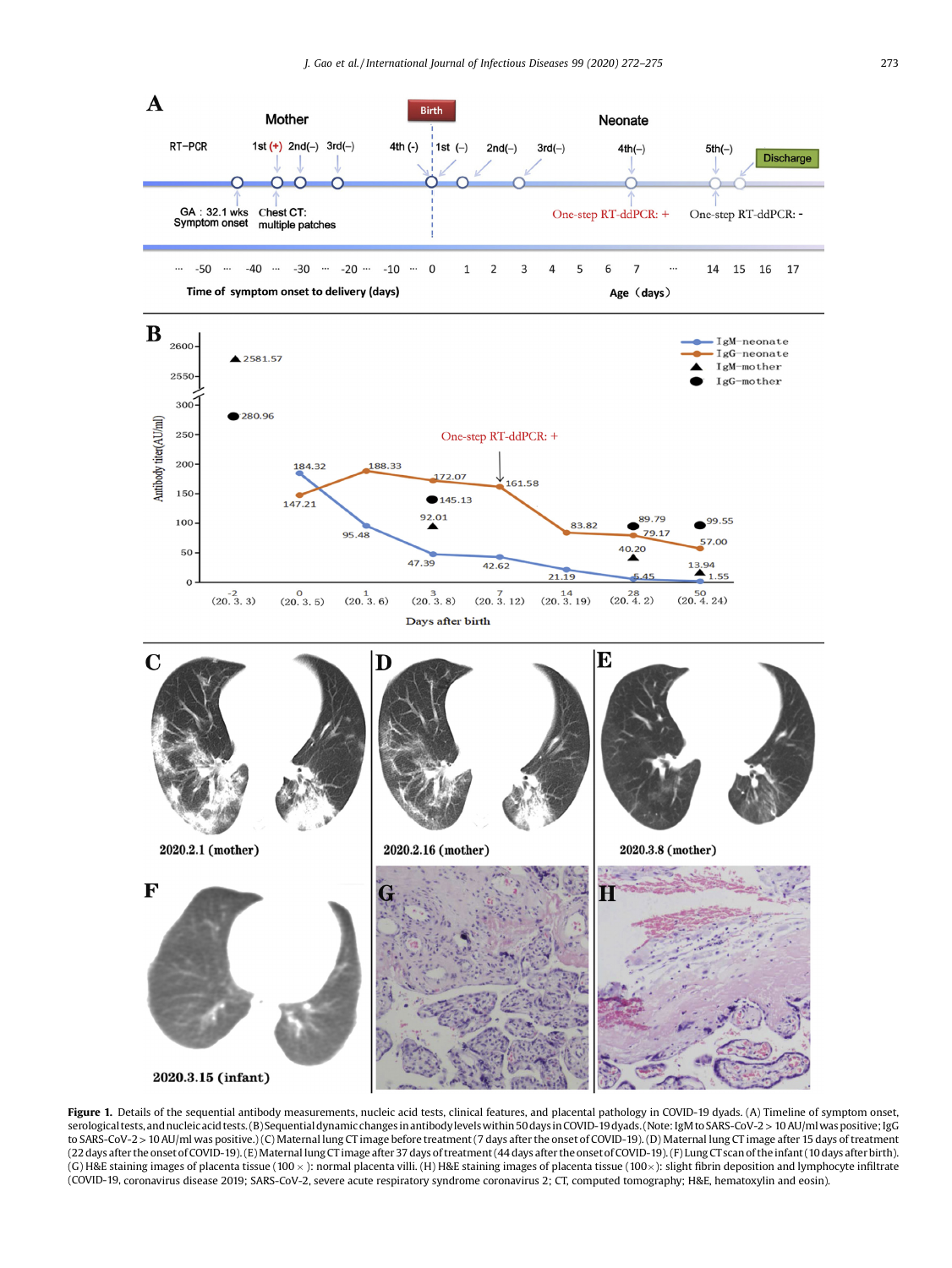Quantitative assessments of IgG and IgM were performed by chemiluminescence immunoassay (IFlash3000 Chemiluminescence Immunoassay Analyzer and chemiluminescence immunoassay kits; YHLO Biotech Co., Ltd, Shenzhen, China); this immunoassay has been shown to be a highly accurate method for the evaluation of anti-SARS-CoV-2 antibody profiles (Infantino et al., 2020). Titers>10 AU/ml were considered positive.

The placenta was fixed and then stained with hematoxylin and eosin for pathological analysis. The timeline of symptom onset, serological testing, and nucleic acid testing is detailed in Figure 1A.

#### Case report

The mother in this case was on the medical staff of the hospital and had a history of close contact with COVID-19 patients. She was 30 years old (G2P1) and developed the symptoms of COVID-19 at 32 weeks of gestation. Seven days later, she was confirmed to have COVID-19 by positive nucleic acid testing result. Her condition gradually improved after therapy (Figure 1C–E). She underwent an elective cesarean section at 38 weeks of gestation due to a previous cesarean section delivery. SARS-CoV-2 IgM and IgG titers were high on the day of delivery, while the nucleic acid testing result was negative (Figure 1B).

The male neonate had a birth weight of 2700 g. His Apgar score was 8 at 1 min and 9 at 5 min. The amniotic fluid and umbilical cord were normal. There was no symptom of COVID-19, although blurred lung computed tomography images showed a few small speckles in the bilateral lungs (Figure 1F). During follow-up until day 50 of life, all health indices were normal.

The placental pathology showed slight local fibrin deposition and lymphocyte infiltrates (Figure 1G and H). Several repeat RT-PCR tests for SARS-CoV-2 nucleic acid in the placenta, amniotic fluid, and throat and anal swabs from the neonate from day 0 to day 14 of life all showed negative results. However, one-step RT-ddPCR tests performed on throat and anal swabs were positive (750 and 892 copies/ ml) on day 7 of life, while RT-PCR was still negative at the same time (Figure 1A). In fact, the sensitivity of the one-step RT-ddPCR is much higher than that of RT-PCR for virus nucleic acid testing (Pinheiro-de-Oliveira et al., 2019). However, the one-step RT-ddPCR technology was not available for the detection of SARS-CoV-2 during the early stage of the pandemic and not until day 7 of the neonate's life.

Serial quantitative antibody measurements showed that the level of IgM was elevated on the day of birth and gradually declined to negative within 28 days of life; the level of IgG declined gradually, but remained at a high level from day 0 to day 50 of life. The sequential dynamic changes in IgM and IgG levels were consistent with those in his mother. Meanwhile, when the result of the one-step RT-ddPCR showed positive on day 7 of life, the antibody titers still showed a decreasing tendency, which ruled out infection after birth (Figure 1B).

#### Discussion

# The significance of IgM detection in intrauterine SARS-CoV-2 infection

In the adult, serological testing has been used as a complementary tool in COVID-19 diagnostics. Both IgM and IgG have been shown to appear at around 13 days post disease onset. Plateau IgM levels have been shown to last for at least 4 weeks and gradually decline, and IgG antibody lasts for a longer time (Long et al., 2020). Since maternal IgM cannot cross the placenta due to its large size, the detection of unequivocal IgM in the neonate suggests an intrauterine infection. Studies have sought to diagnose intrauterine infection of SARS-CoV-2 via elevated specific IgM titers in three neonates after birth (Dong et al., 2020; Zeng et al., 2020a), however other researchers have cast doubt, indicating the potential for false-positive IgM (Kimberlin and Stagno, 2020). In the present report, the consecutive positive SARS-CoV-2-specific IgM results and consistency of the sequential dynamic changes in antibody levels between the neonate and his mother confirmed the accuracy of the antibody testing results, which ruled out the potential for false-positives. The levels of IgM and IgG in the mother and infant with COVID-19 declined gradually over time from the day of birth, which might suggest that neither of the mother and infant with COVID-19 was in the acute phase of infection post-partum.

#### Possibility of intrauterine infection and favorable prognosis

Although there is no evidence to support intrauterine infection with severe acute respiratory syndrome coronavirus (SARS-CoV) or Middle East respiratory syndrome coronavirus (MERS-CoV), there is evidence supporting intrauterine infection with other coronaviruses (Schwartz and Graham, 2020). Virological findings in the placenta have supported placental infection with SARS-CoV-2 but no intrauterine infection in the fetus, perhaps due to short-term exposure to maternal COVID-19 (Baud et al., 2020). In the case presented here, there was long-term exposure to maternal COVID-19 and the neonate may have become infected by SARS-CoV-2 in utero based on positive virus nucleic acid testing results, unequivocal positive IgM, and slight inflammation of the placenta. The previous research found maternal vascular malperfusion in the placenta of pregnant women with COVID-19 (Shanes et al., 2020). While, the placental histology demonstrated fibrin deposition and inflammatory infiltrates in the placenta infected with SARS-CoV-2 (Baud et al., 2020). Our result was consistent with the latter findings. Although intrauterine infection with SARS-CoV-2 was possible in the case presented herein, the neonate developed normally in utero and had no symptoms of COVID-19.

### Conclusions

In conclusion, this report enables us to re-evaluate the significance of IgM detection in intrauterine SARS-CoV-2 infection and presents a favorable prognosis for the infant with a high possibility of intrauterine infection based on placental pathology, virus nucleic acid testing, and sequential antibody titers.

#### Funding

This work was supported by Clinical Study of COVID-19, Tongji Hospital of Tongji Medical College, Huazhong University of Science and Technology (#XXGZBDYJ005).

#### Ethical approval

The study was approved by the Tongji Hospital Institutional Review Board (approval number TJ-IRB ID20200146). Written informed consent was obtained from the mother.

# Conflict of interest

The authors declare no conflicts of interest.

#### Appendix A. Supplementary data

Supplementary material related to this article can be found, in the online version, at https://doi.org/10.1016/j.ijid.2020.07.063.

# References

Alzamora MC, Paredes T, Caceres D, Webb CM, Valdez LM, La Rosa M. Severe COVID-19 during pregnancy and possible vertical transmission. Am J Perinatol 2020;, doi:http://dx.doi.org/10.1055/s-0040-1710050 (in press).